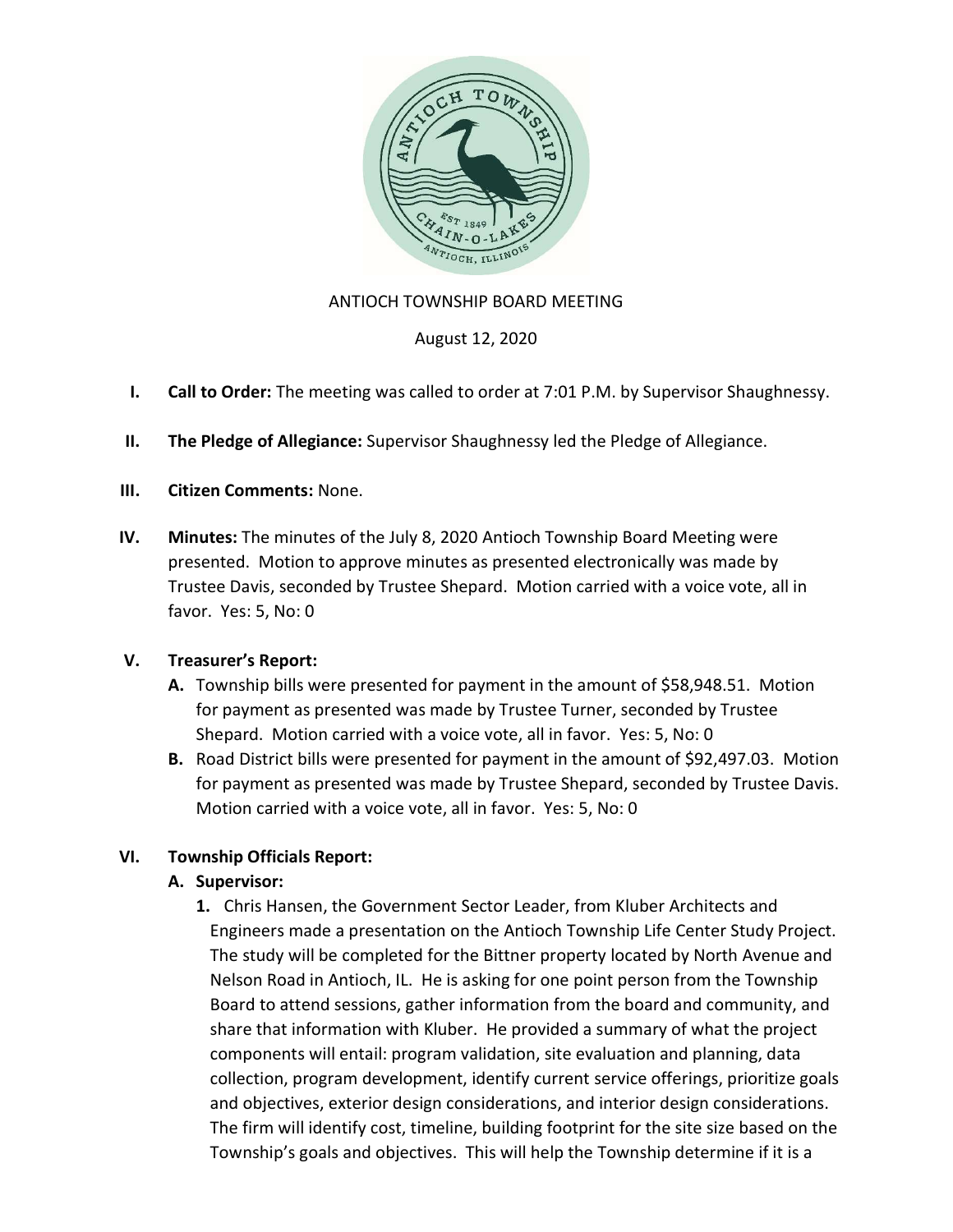viable project, and for that particular parcel. Chris Hansen provided a preliminary project schedule running from August 12, 2020 until January 2021. Next steps are gathering and reviewing owner data records on the Bittner property, conducting an existing facility walk-thru, and scheduling stakeholder programming sessions. Kubler will not assist with staffing or cost to staff the center. Chris Hansen asked the board to think about a center and program offerings that will be successful and sustainable for the community, not to limit ideas based on the assumption of high costs at this time.

- 2. Supervisor Shaughnessy provided a Senior Services survey that Warren Township conducted. He asked the board to review the survey for ideas and see what questions the Township can ask the community through a survey.
- B. Clerk: No update.

## C. Assessor:

1. The tentative date for 2020 valuation is August 27, 2020 - Taxpayers will have 30 days to protest online.

## D. Highway Commissioner:

- 1. The recent storm created a lot of tree damage on Township roads. Highway Commissioner Ring thanked Grant and Wauconda Townships for helping with the clean up that would have taken much longer without their assistance.
- 2. Payne and Dolan won the blacktop bid with a bid of \$640,000. The new blacktop is for Fox Lake Vista, Jackson Bay, the East side of Route 45 and Miller Road, Edwards Road, and a few additional locations that will be roads and not entire subdivisions. Those roads are not finalized yet.

# E. Trustee Reports:

### 1. Senior Committee, Trustee Davis:

a. The Senior Task Force is still going. Calls are being made to seniors monthly. A few seniors have been connected with the Antioch Library for technology assistance.

# 2. Grant Committee, Trustee Turner:

- a. A COVID-19 grant has been received from Lake County for \$60,000. \$18,000 has been received and is for rental and utility assistance.
- b. There is another active grant for all other COVID-19 expenses. Supervisor Shaughnessy filed the FEMA paperwork. From mid-March to the first week of August there was just under \$15,000 in COVID related expenses, including the Antioch business stimulus videos.
- c. Trustee Turner is following-up with Todd Kupsak regarding the status of the laptops from the technology grant.

# 3. Transportation Committee, Trustee Grant:

a. There is not currently a driver for the medical van due to Greg retiring. The Township might partner with a new cab company with a handicap accessible